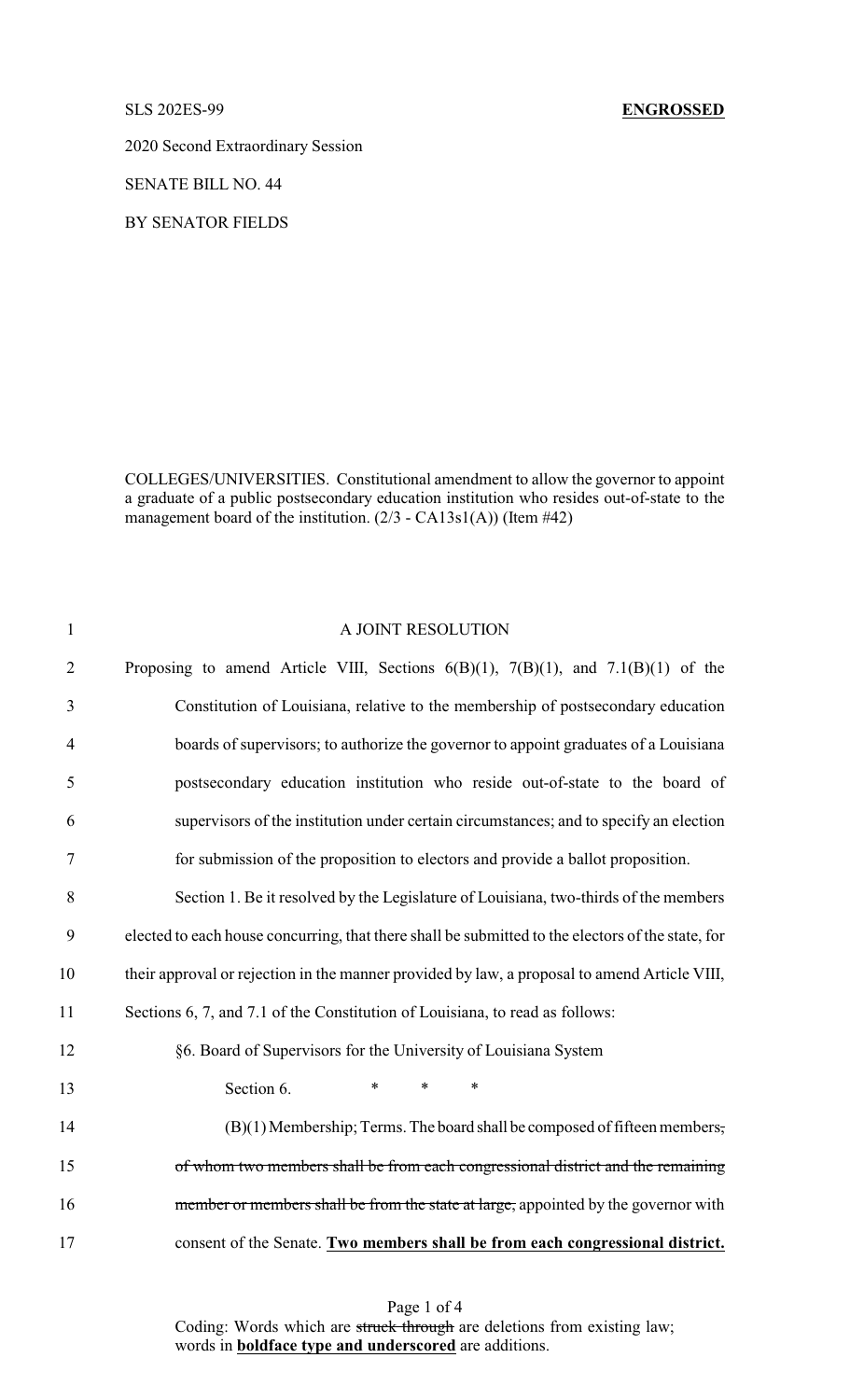| $\mathbf{1}$   | The remaining member or members shall be from the state at large. However,                 |
|----------------|--------------------------------------------------------------------------------------------|
| $\overline{2}$ | if there is more than one at-large member, at least one at-large member shall              |
| 3              | be a resident of the state and, upon recommendation of the board, the                      |
| $\overline{4}$ | remaining at-large member or members may reside out-of-state provided the                  |
| 5              | appointee graduated from a postsecondary education institution under the                   |
| 6              | management of the board, as provided by law. The members shall serve                       |
| 7              | overlapping terms of six years, following initial terms fixed by law.                      |
| 8              | $\ast$<br>$\ast$<br>∗                                                                      |
| 9              | §7. Board of Supervisors of Louisiana State University and Agricultural and                |
| 10             | Mechanical College; Board of Supervisors of Southern University                            |
| 11             | and Agricultural and Mechanical College                                                    |
| 12             | $\ast$<br>$\ast$<br>$\ast$<br>Section 7.                                                   |
| 13             | (B)(1) Membership; Terms. Each board shall be composed of fifteen                          |
| 14             | members <del>, of whom two members shall be from each congressional district and the</del> |
| 15             | remaining member or members shall be from the state at large, appointed by the             |
| 16             | governor with consent of the Senate. Two members shall be from each                        |
| 17             | congressional district. The remaining member or members shall be from the                  |
| 18             | state at large. However, if there is more than one at-large member, at least one           |
| 19             | at-large member shall be a resident of the state and, upon recommendation of               |
| 20             | the board, the remaining at-large member or members may reside out-of-state                |
| 21             | provided the appointee graduated from a postsecondary education institution                |
| 22             | under the management of the board, as provided by law. The members shall                   |
| 23             | serve overlapping terms of six years, following initial terms fixed by law.                |
| 24             | $\ast$<br>$\ast$<br>$\ast$                                                                 |
| 25             | §7.1. Board of Supervisors of Community and Technical Colleges                             |
| 26             | $\ast$<br>$\ast$<br>Section 7.1.<br>∗                                                      |
| 27             | (B)(1) Membership; Terms; Initial Membership and Terms. The board shall                    |
| 28             | be composed of fifteen members appointed by the governor, as provided by law. In           |
| 29             | addition, the board shall have two student members as provided by law. All members         |

Page 2 of 4 Coding: Words which are struck through are deletions from existing law; words in **boldface type and underscored** are additions.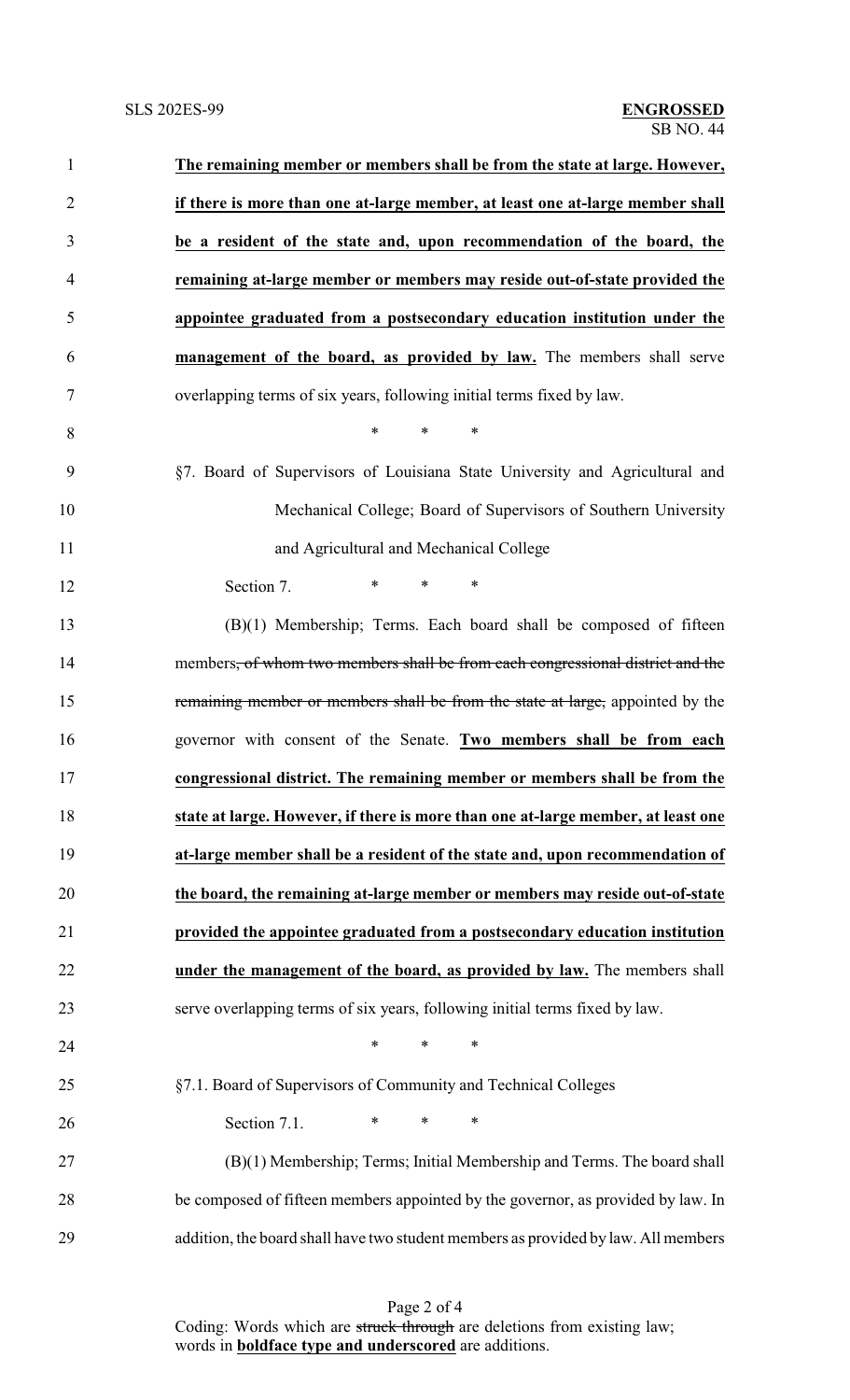| $\mathbf{1}$   | selected and appointed by the governor shall be appointed with the consent of the             |
|----------------|-----------------------------------------------------------------------------------------------|
| $\overline{2}$ | Senate. Of those members selected and appointed by the governor, there shall be two           |
| 3              | members from each congressional district and the remaining member or members                  |
| 4              | from the state at large. However, if there is more than one at-large member, at               |
| 5              | least one at-large member shall be a resident of the state and, upon                          |
| 6              | recommendation of the board, the remaining at-large member or members may                     |
| 7              | reside out-of-state provided the appointee graduated from a postsecondary                     |
| 8              | education institution under the management of the board, as provided by law.                  |
| 9              | The board should be representative of the state's population by race and gender to            |
| 10             | ensure diversity. The members selected and appointed by the governor shall serve              |
| 11             | terms of six years, except that the initial members shall serve terms as provided by          |
| 12             | law.                                                                                          |
| 13             | $\ast$<br>$\ast$<br>$\ast$                                                                    |
| 14             | Section 2. Be it further resolved that this proposed amendment shall be submitted             |
| 15             | to the electors of the state of Louisiana at the statewide election to be held on December 5, |
| 16             | 2020.                                                                                         |
| 17             | Section 3. Be it further resolved that on the official ballot to be used at said election     |
| 18             | there shall be printed a proposition, upon which the electors of the state shall be permitted |
| 19             | to vote YES or NO, to amend the Constitution of Louisiana, which proposition shall read as    |
| 20             | follows:                                                                                      |
| 21             | Do you support an amendment to allow the governor to appoint a graduate                       |
| 22             | of a Louisiana postsecondary education institution who resides out-of-state                   |
| 23             | as an at-large member of a public postsecondary education board of                            |
| 24             | supervisors, as provided by law?                                                              |
| 25             | (Amends Article VIII, Sections $6(B)(1)$ , $7(B)(1)$ , and $7.1(B)(1)$ )                      |

The original instrument and the following digest, which constitutes no part of the legislative instrument, were prepared by Cheryl Serrett.

|                 | <b>DIGEST</b>                     |        |
|-----------------|-----------------------------------|--------|
| SB 44 Engrossed | 2020 Second Extraordinary Session | Fields |

Present constitution provides that the Board of Supervisors of the University of Louisiana

Page 3 of 4

Coding: Words which are struck through are deletions from existing law; words in **boldface type and underscored** are additions.